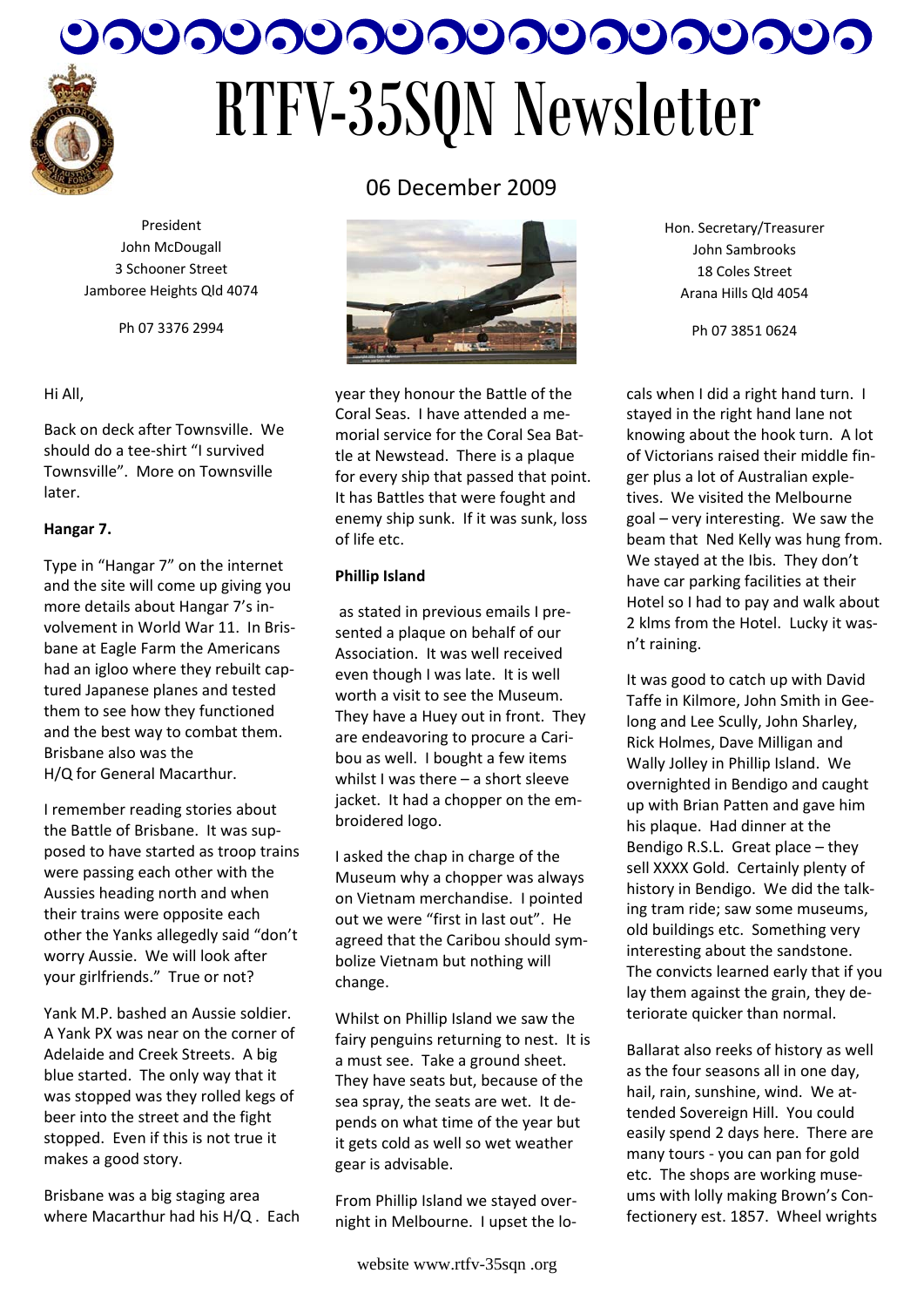# <u>ಲನಲನಲನಲನಲನಲನಲನಲನಲ</u>

demonstrating their skills on the original machines. The hub and spokes for the wheels have to air cool for several years so coach manu‐ facturers had to have stock for sev‐ eral years so those who thought the car was only a fad would have been caught with a lot of stock.

Blacksmith demo, police had weap‐ ons of the day demo. The police used blunt sabres so that when they chased the miners on horseback they wouldn't wound them or cut them as a miner who was injured could not work his claim therefore not paying mining licence fees (of which the po‐ lice received some of the fine money). So it was in the interest of the police to keep the miners work‐ ing their claims. Most of the police were ticket‐of‐leave men. One of the big attractions of the Eureka Stock‐ ade is the Light and Sound show held at night which is a re‐enactment of the Battle of the Eureka Stockade. We also visited the Geelong goal. Very drafty. Prisoners had up to 6 blankets in winter.

#### **Caloundra Air Museum**

Les Auger stayed with me after Townsville. On Tuesday we visited the Caloundra Air Museum. I have some photos of 173. It still has the Yankee wing on it. The pictures show this. We also attended the RAAF Base Amberley Museum. They have a fully restored Mirage, a Yan‐ kee Boston Bomber, Canberra Bomber and a F111, a partially re‐ stored Caribou and a Dakota.

I believe they will be getting the Cari‐ bou that crashed on the hill in Townsville and they have a door from the old Caribou which they are going to get members of RTFV‐35 Squadron to sign. As soon as I have the date for this I will forward this to as many people as I can. I will try to have the door of the Caribou at the Port Office Hotel so we can sign it on Anzac Day. You can contact Dave Newsome on 07‐3892 2876 to visit

the Amberley Air Museum. They are also looking for volunteers to assem‐ ble the aircraft – all musterings are required. If you are interested please contact Dave as well.

#### **Model Caribou**

When I was at the Caloundra Air Mu‐ seum I saw a very good model of a Caribou. They are trying to source the name of the supplier for me. I also checked with the woodcraft shop. He is seeing if he can make a model.

I refuelled the car in Bendigo. I had a N.S.W. number plate on the hire car in Victoria. The attendant at the servo was from N.S.W. He said to me "I see that you are from God's country." I replied "How did you know that I'm from Q'ld?" Not much conversation after that.

I am enclosing a list of non‐ subscription items that are available through Veteran's Affairs. I will be linking to their health website so you can keep abreast of what's available.

#### **Website**

I heard some great stories in Towns‐ ville. If only you guys would put pen to paper so that we can put them on our website.

#### **Merchandise**

I have completely sold out of every‐ thing in Townsville. I possibly will order another 10 plaques as 3 have already been sold. There is a slight increase in price but they will sell for \$100 plus postage. I am looking at getting some Bisley business/casual shirts made up with different logos. I am looking at several logos now. The Caribou with 45 years service on it looks good. I am also getting some stubby holders that will sell for \$8 ‐ \$10 plus postage and packaging.

If you order the stubby holder with a shirt I don't think there will be any increase in postage with the shirt.

I won't be ordering more RAAF Viet‐ nam Veterans caps. I have one left for Brian Dyer. I will also be getting caps with the same logo that is on the shirts and the stubby holder. The caps will sell for \$20. I think I can get a cap and a shirt in the one postpack therefore saving on postage.

I still have 5 RTFV‐35Sqn rings. They are no cost to us so if they don't sell I will have them melted down. I have heard members say they won't buy them because they have seen some bad accidents with people working while wearing rings. They are a dress ring not to be worn while working. The iron‐ons are still available. Ron Glew is looking at an embroidered tie but more on that down the track.

#### **The Veterans Affairs Grant**

At the time of writing, I have had no reply. The donation from the Towns‐ ville RSL went towards the cost of the bus to and from the RAAF base in Townsville.

#### **Townsville Colours Parade/Hangar Bash.**

W O W This is the only word that can describe it. I reckon I started many conversations but was called away and started more but it was great to put faces to names. If you have any photos you wish to add to our Townsville Gallery on our web‐ site please send them to me or our webmaster.

We signed up 10 new members in Townsville with a lot of enquiries from the younger people who were in 35 Squadron after Vietnam. I told them that they are more than wel‐ come to join our Association as the Caribou is the common link.

I think we should look at having a reunion in 2012. 40 years since we left Vietnam. I think we should have it in Brisbane for a couple of reasons. It will save on a lot of interstate members having to catch 2 planes. Our Association will back off if any‐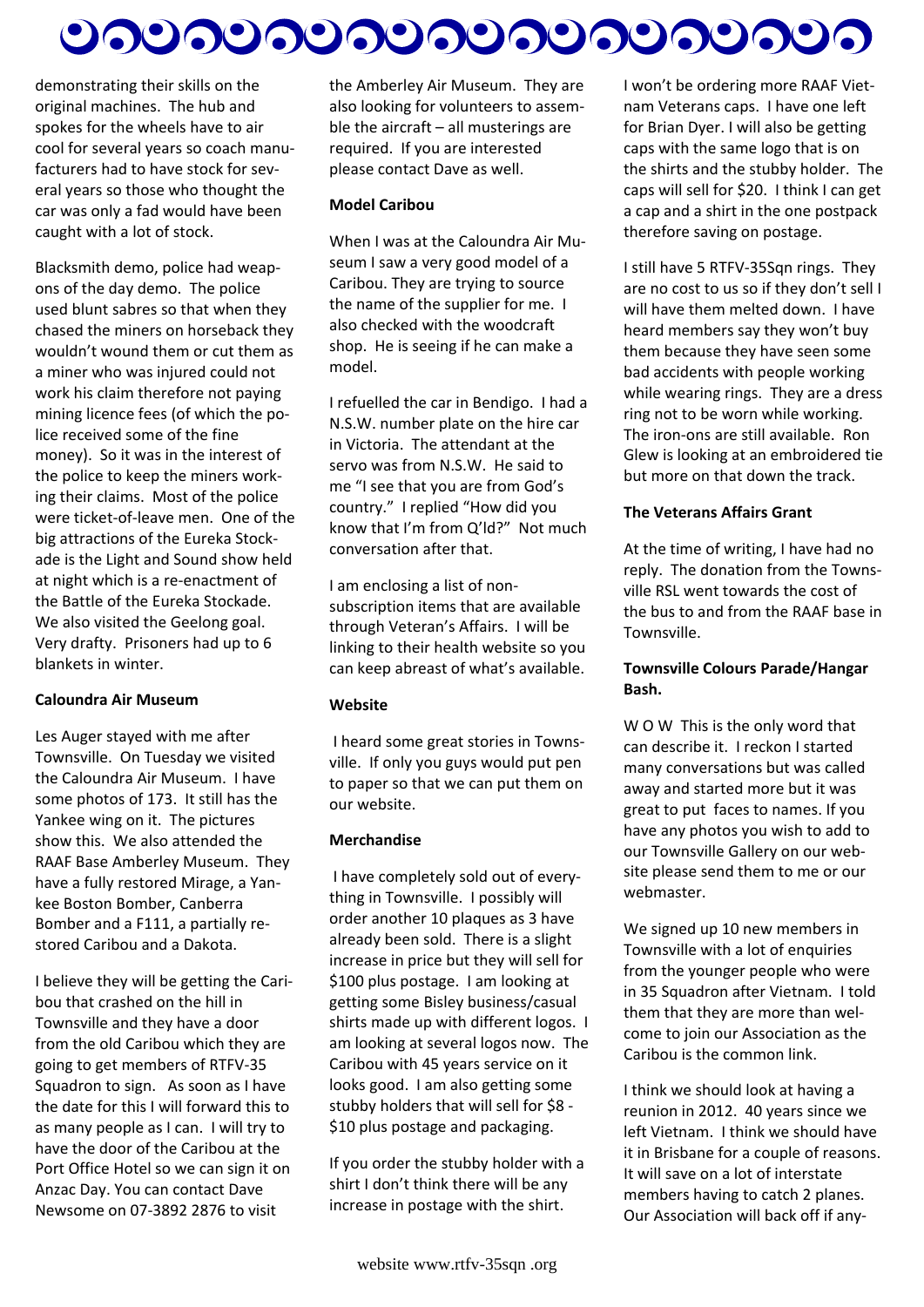# <u>ಲನಲನಲನಲನಲನಲನಲನಲನಲು</u>

one else is planning a reunion around the same time. We should all join together as it was said to me "It's not about the Associations". I couldn't agree more but it is about communication. It is no good one section doing their thing. We would need to form a working party to work out a venue, timetable etc. but I would envis‐ age something similar to Townsville. I don't think we should wait 5 years for a reunion as some of us may fall off the tree and some through ill health may not be able to make it. Brisbane would suit me as it's my home turf and I would be able to check and follow up issues as they arise. I will discuss this further with John MacDougall (Have‐a‐Chat) and Phil Koy.

#### **Back to Townsville**

Nigel Murray in Townsville. He is one of our new members and a member of the "A" Team. "Nidge" was caught breaking curfew and arrested by an American MP. He was handed over to the Australian Military Police. "Nidge" was handcuffed by the M.P. But already having a pair of handcuffs as you do (a bit kinky) "Nidge" was an expert at getting out of them. He escaped and ran up the only blind alley in VungTau. (as if). He was run over by the M.P.s in their vehicle. They took him to the hospital. After running repairs he was off to jail. When he was fronted up by the C.O. who was reading out the charges, he commented that he could be shot for these offences. Nigel replied "Gee Sir. Mum wouldn't like that." I can't print the C.O.s reply.

There are many we need to thank for their efforts in making Townsville a suc‐ cess including all of those people who attended. Some of our members who were of great assistance – Graeme Schu‐ bert, Captain Dandruff (Al Shaw), Phil Koy, Have‐a‐Chat McDougall. Thanks, guys. Another person who has a long overdue thank you due to him is John Webster for laying the platform for our Association to succeed. Also a special thanks to Andrea who does all my typing and offers plenty of free advice whether I need it or not.

We presented the C.O. Tony Thorpe with one of our caps as well as Natalie and Amanda.

Nigger Brown also presented Natalie with pins of a Caribou over Vietnam and an Ettamogah badge. Thanks, Nig, very much appreciated.

Suggested Reunion 2012 – I have infor‐ mally made a request that we lead the Anzac Day Parade in Brisbane in 2012. I think this would be a good time to hold the reunion ‐ therefore giving all of our members the opportunity to march in Brisbane. I can arrange many venues in Brisbane including Kedron Wavell Ser‐ vices Club, trips to Amberley etc. Trevor Benneworth is setting up a questionnaire to ascertain what sort of interest there will be in having a reunion in 2012 incorporating Anzac Day.

#### **38 Squadron Memorabilia**

I am not interested in any of 38 Squad‐ ron's memorabilia but I do have permis‐ sion from Glenn Perry from 38 Squadron if anyone wishes to purchase any items. They can contact Glenda Gallican, Ipswich Embroidery, 07‐32817551.

# *UNDER THREAT*

The Minister for Veterans' Affairs, Alan Griffin, has sought to reassure the Veteran community that volun‐ tary work with welfare organisations is not under any threat.

A number of people have expressed con‐ cerns about how the Department of Vet‐ erans' Affairs treats voluntary work with community and welfare organisations under the Veterans' Entitlements Act 1986, the Safety, Rehabilitation and Com‐ pensation Act 1988 and the Military Re‐ habilitation and Compensation Act 2004.

On February 12 the Minister said "There appears to be a belief that voluntary

work is treated differently under SRCA and MRCA than it is under the VEA. Some people are concerned that undertaking voluntary work will trigger a review of incapacity payments. This is not the case". "I would urge any veteran or veter‐ ans' representative to refer to this state‐ ment should they have any issues with the way such matters are being inter‐ preted".

To clarify the issue and reassure veterans wanting to do voluntary work, the Repa‐ triation Commissioner, Brigadier Bill Rolfe AO (Retd), has written to a number of ex‐ service organisations and the Training and Information Program (TIP) Commit‐ tee chairmen to state that:

- DVA is supportive of veterans undertaking voluntary work;
- voluntary work is treated the same under all three Acts; and
- undertaking voluntary work will not trigger a review of pension or incapacity payments.

*VOLUNTARY WELFARE WORK IN NOT*  email address, please let me know. Don't If you have an email address or change of forget our website www.rtfv‐35sqn.org.

> I would like to wish everyone a Merry Christmas and a prosperous, healthy, happy New Year.

Cheers

Sambo

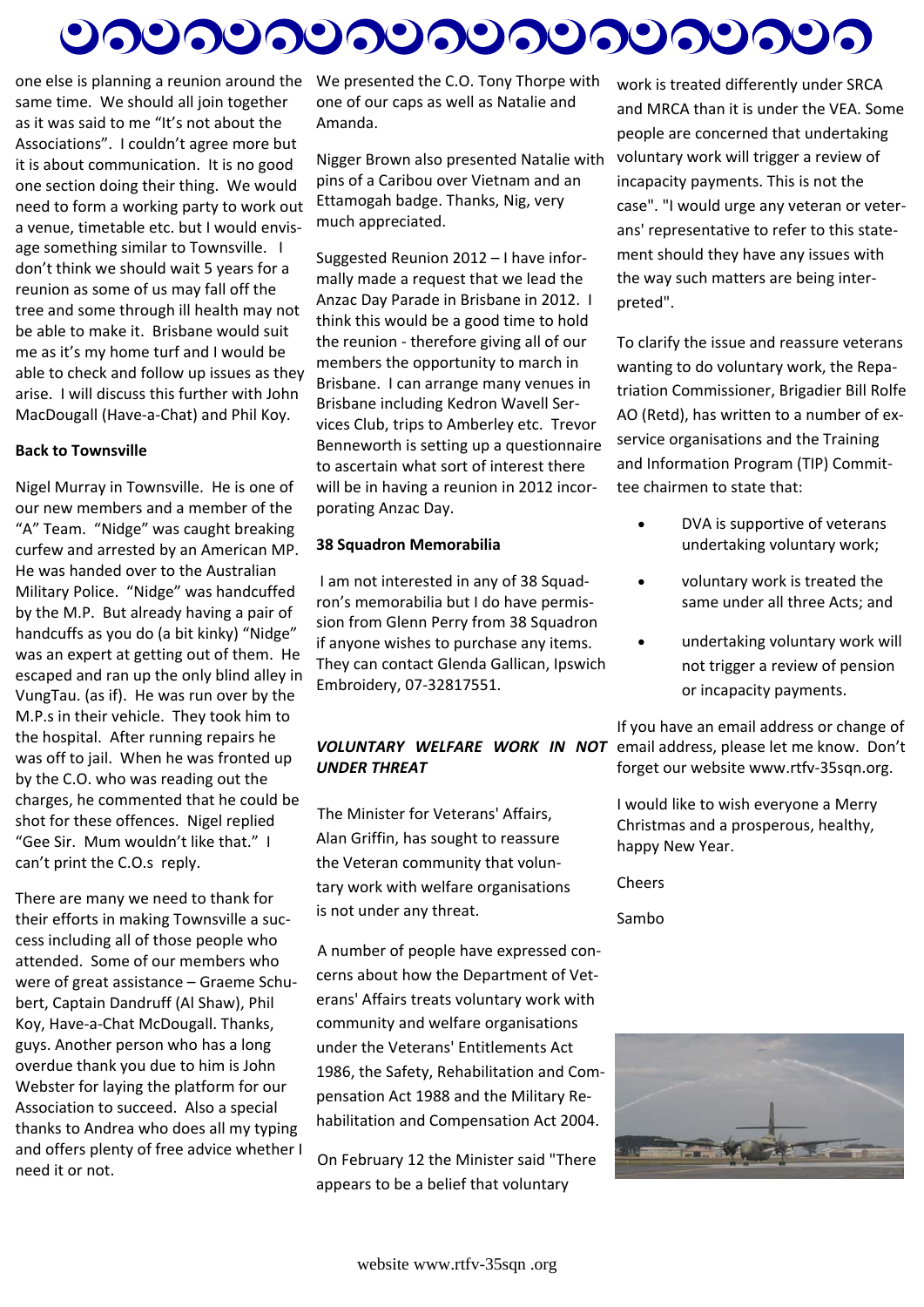#### **REPATRIATION BENEFITS LIST**

You could be paying full price for these items without realising it.

The following is a list of products that are available on a Doctor's prescription, for Repatriation patients:

#### **Skin Care**

QV Bath Oil, Hamilton's Body Wash, Sorbolene and Glycerine Cream, Calmurid Cream, Pinetarsol Solution.

#### **Hair Care**

Sebitar Shampoo, Sebi Rinse Conditioner, Nizoral Shampoo, Selsun.

#### **Sun Care**

Hamilton's 15+ Cream, Lotion, and Solarstick, Ego Sun Sense 30+, Aquasun.

#### **Oral Hygiene**

Savacol Mouth Wash, Aquae Spray for Dry mouth.

#### **Cough Mixtures**

Senagar & Ammonia, Durotoss.

#### **Allergies**

Telfast, Claratyne, Zyrtec, Phenergan, Drixine Nasal Spray, Beconase Nasal Spray, Rhincort Nasal Spray, Sudafed, Demazin Tablets.

#### **Fibre Supplements** & **Laxatives**

Nucolox, Normacol, Metamucil, Coloxyl with Senna, Senokot, Glycerine, Suppositories.

#### **Dressings**

Micropore Tape, Cutifilm Plus Waterproof Dressings, Handy Bandages, Cotton Wool, Betadine Antiseptic, Solugels, Barrier Creams, Dis‐ posable Gloves, Prantal Powder.

#### **Anitfungal Agents**

Lamasil Cream, Cansten Cream, Loceryl Nail Paint.

#### **Haemorroidal Treatments**

Proctocedyl Ointment & Suppositories, Anusol

#### **Ear Preparations**

Ear Clear for Wax, Waxsol, Ceremol Ear Drops.

#### **Vitamins** & **Minerals**

Calcium (Cal sup tablets, Caltrate), Vitamin B1 (Betamin), Magnesium Tablets (Mag Min), Accomin Liquid Tonic.

### **Joint Pain & Arthritis**

Metsal Cream or Liniment

#### **Sexual Health** Viagra, Cilais, Caverject.

**Pain**

Aspirins Cartia, Astrix Capsules, Cardiprin, Paracetamol, Ibuprofen.

#### **Weight Loss**  Optifast, Xenical.

**Various** Nicorette Patches (Quit Smoking), Vermox (Worms), Ural Sachets (Urinary Alkalinizer).

#### **Always check with your GP, as this list changes from time to time.**

You could have been paying full price for any of these items without realising you *could have them on prescription. Remember, after your 56 prescriptions p.a.,* your prescriptions are free.